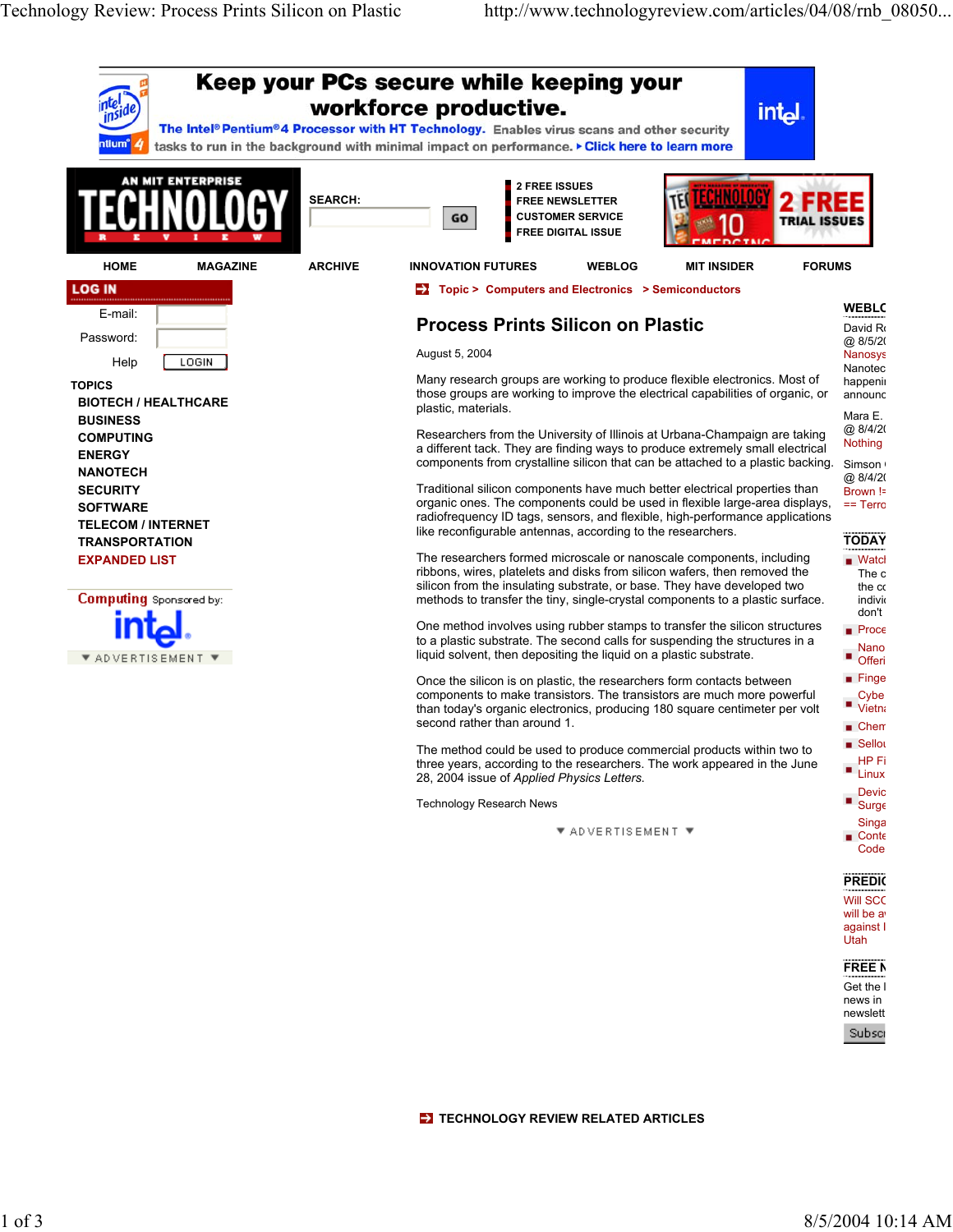

## **TECHNOLOGY REVIEW MARKETPLACE**

New Plantronics wireless headsets

Join the 21st Century and deploy the latest Plantronics wireless headset solution in your call center, help desk or office. Increase productivity with hands-free mobility. Volume discounts, 30 day money back guarantee and 1 year warranty.

Extend Ethernet to 1 Mile Over Copper Wires

Patton Ethernet Extenders break the 300 ft barrier of Ethernet. Now you can extend ethernet ports upto 1 mile over regular voice grade telephone wire at full ethernet speeds.

sony industrial camera

Go Electronic has Sony industrial video cameras including progressive scan, firewire, and block models all at discounted

Processor Verification

Stop wasting resources developing tools, use an off-the-shelf processor verification tool.

## Anywhere System Admin: RemotelyAnywhere

RemotelyAnywhere is the tool for managing systems inside and outside your LAN. Deploys quickly, monitors systems. Use HTML support toolset or remote control. Access with console, browser or PDA. Register for free 30-day trial.

**>> BUY A LINK NOW**



|                   |     | <b>Try 2 Free Trial Issues!</b> |
|-------------------|-----|---------------------------------|
| <b>First Name</b> |     | Last Name                       |
|                   |     |                                 |
| Address           |     | City                            |
|                   |     |                                 |
| State             | Zip | Email                           |
|                   |     |                                 |

For non-U.S. orders click here

**C** ontinue